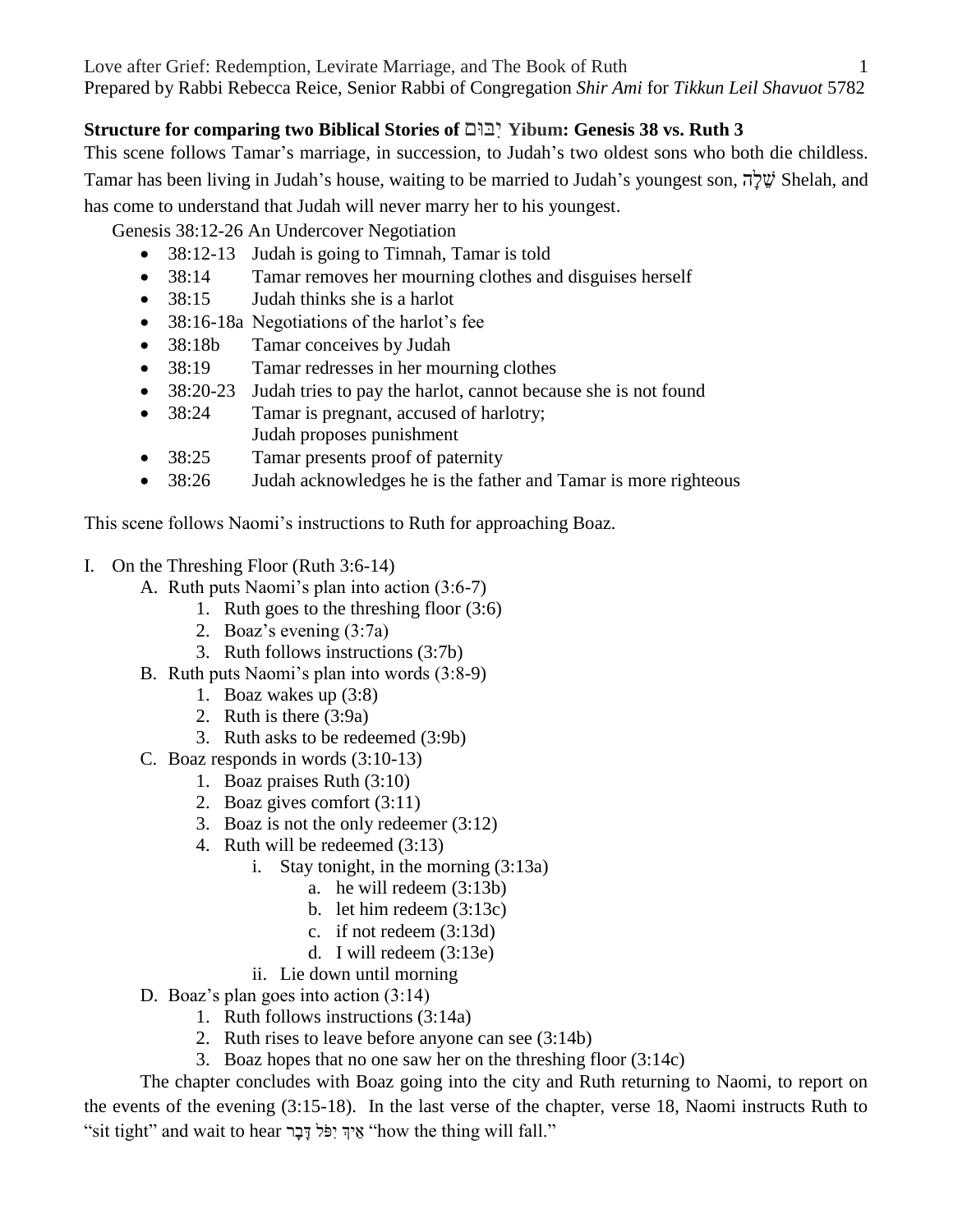Love after Grief: Redemption, Levirate Marriage, and The Book of Ruth 2 Prepared by Rabbi Rebecca Reice, Senior Rabbi of Congregation *Shir Ami* for *Tikkun Leil Shavuot* 5782

### **A Deeper Dive into the Ruth Scene: first, an outline of the first five verses, for context**

- I. Naomi's place, Naomi's Plan (3:1-5)
	- A. Naomi offers to help Ruth (3:1)
	- B. Naomi suggests Boaz as a solution (3:2a)
	- C. Boaz's location tonight (3:2b)
	- D. Detailed instructions to Ruth (3:3-4)
	- E. Ruth consents (3:5)

## **Ruth 3:1-5 from Sefaria.com for context:**

וַתְּאמֶר לָהְ נָעֲמִי חֲמוֹתֵָהּ בִּתִּ֣י הַלָֹּא אֲבַקֵּשׁ־לֵךְ מַנְוֹחַ אֲשֵׁר יֵיטַב־לֵךְ׃

1. Naomi, her mother-in-law, said to her, "Daughter, I must seek a home for you, where you may be happy.

וְעַתָּ֫ה הָלֹא בּٛעַז מְדַעְתָּ֫נוּ אֲשֶׁר הַיִית אֶת־נַעֲרוֹתֲיו הָנֵה־הוּא זֹרֱה אֶת־גֹּרֶן הַשְׂעֹרִים הַלֵּיְלַה:

- 2. Now there is our kinsman Boaz, whose girls you were close to. He will be winnowing barley on the threshing floor tonight.
- וְרַחֲצָתָּ l וַסָּכָתְ וְשֵׂמְתְּ )שמלתך] (שָׂמְלֹתֵיִךְ [עַלֵיהֵ )וירדתי] (וְיַרֵדָתְּ [הַגְּרֵן אֲל־תְּוַדְעֵי לַאָּיֹשׁ עֵד כַּלֹתָוֹ לְאֱכִל וְלִשְׁתְּוֹת: 3. So bathe, anoint yourself, dress up, and go down to the threshing floor. But do not disclose yourself to the man until he has finished eating and drinking. וִיהָי בְשָׁכְבֹו וְיָדַעַּתְּ אֶת־הַמָּקוֹם אֲשֶר יִשְׁכַב־שָׂם וּבָאת וְגִלִּית מַרְגִּלֹתָוּ )ושכבתי] (וְשָׁכֶבְתְּ [וְהוּאֹ יַגְּיד לָךְ אֵת אֲשֵר תַּעֲשִׂין:
- 4. When he lies down, note the place where he lies down, and go over and uncover his feet and lie down. He will tell you what you are to do."

וַתָֹּ֖ אמֶ ר אֵׁ לֶ ָ֑יהָ כָֹּ֛ ל אֲשֶ ר־תֹּאמְ רִ ֹּ֥ י ]אֵׁ לַ ָ֖י [אִֶֽ עֱשִֶֽ ה׃

5. She replied, "I will do everything you tell me."

### **My careful translation of Ruth 3:6-14:**

ו) וַתֵּרֶד<sup>1</sup> הַגֹּרֶן וַתַּעַשׂ כְּכֹל<sup>2</sup> אֲשֶׁר צִוּתָּה חֲמֹוֹתָהּ:

And she went down to the threshing floor and she did as all that her mother-in-law commanded her.

וָהַ הַעֲרֵמָה<sup>3</sup> וַיִּיטַב לִבּו<sup>4</sup> וַיָּבֹא לִשְׁכַּב בִּקְצֵה הָעֲרֵמָה<sup>5</sup> וַתָּבֹא בַלָּט וַתְּגַל מַרְגְּלֹתָיו<sup>6</sup> וַתִּשְׁכָּב: And Boaz ate and drank and his heart was glad and he went in to lie down at the edge of the heap of threshed grain and she went in secretly<sup>7</sup> and uncovered his legs and lay down.

 1 ד ֶר ֵׁתַו – Again, the conversive vavs in this sentence each initiates a new action Ruth takes, following Naomi's instructions.

<sup>&</sup>lt;sup>2</sup> בְּכֹל - According to BHS, a few medieval Hebrew manuscripts, the Syriac version of the Old Testament and the Vulgate all .כֹּל read

<sup>&</sup>lt;sup>3</sup> יְשֵׁהְ $-$  BHS states that this word is absent in the Septuagint and that the form of the word is a probable conjecture.

 $^4$  יְכְּיֵן Translated as Es. 1:10 בְיִינֵן הַבְּיֵן, בַּיָּיִן 1:10 בְּיִיטֵב לִּבֹּוֹ – Translated as Es. 1:10 בְיִיטַב לִבּוֹ "often a synonym of שמח,' to be glad/happy' (e.g., 1 Kgs 8:66, Eccl 11:9)" (161).

 $^5$  הֶעֲרֵמֶה, – In Bush, "a heap of threshed grain; cf. also Neh. 13:15" (159).

 $^6$  ימֵרְגִּלְתָיוּ – This unusual word only appears in this chapter of Ruth 3:7,8,14 and in Dan. 10:6. In Dan. 10:6, יוֹרְגִלְתִיוּ appears in the description of the body of an ישֵׁיש 
is listed immediately after יוֹתֹעֹתָיו "arms," leading to an understanding that וּמַרְ גְלֹתֵיו $\,$  are  $\,$ legs.

 $7$  Secretly – According to BDB (532).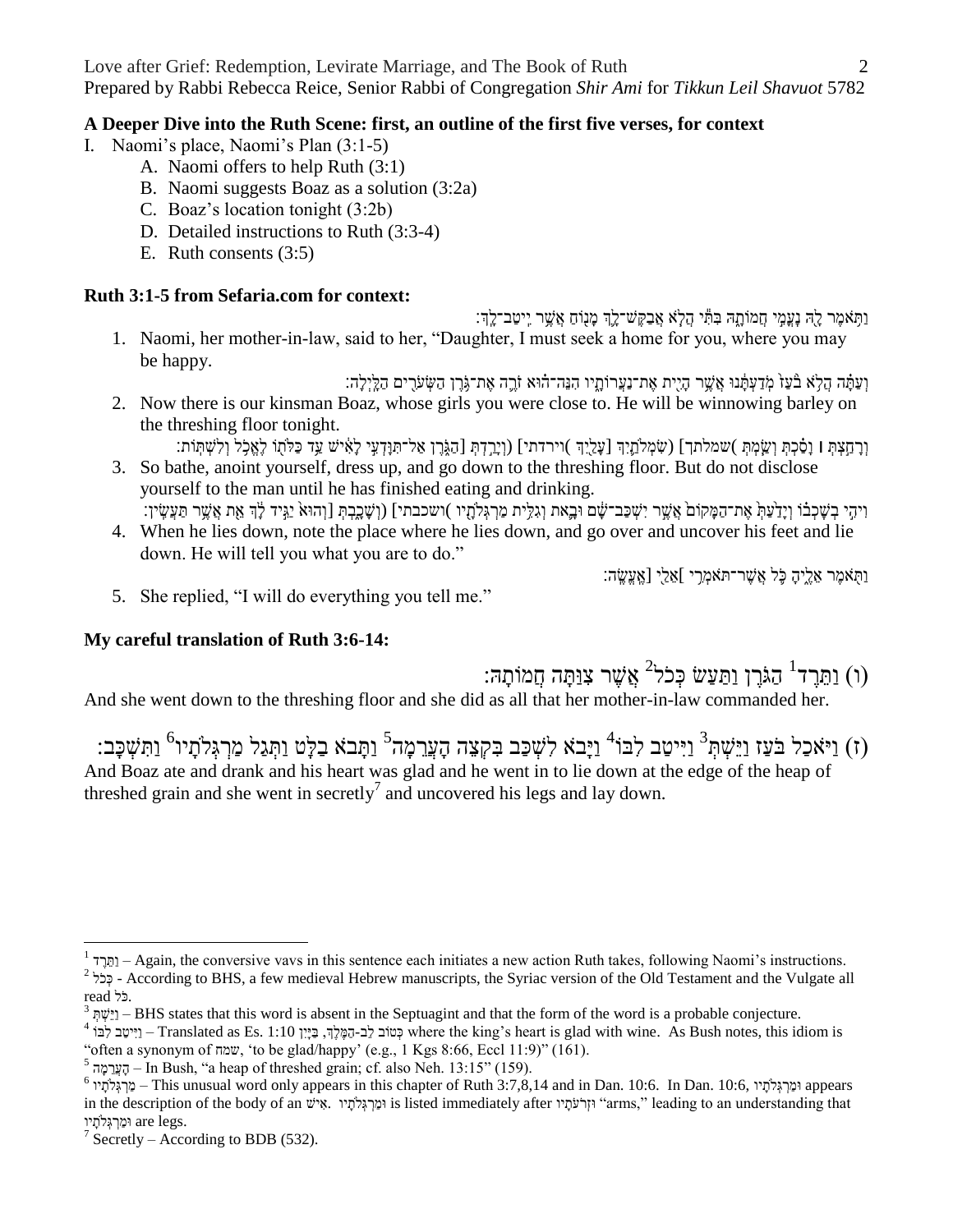Love after Grief: Redemption, Levirate Marriage, and The Book of Ruth 3 Prepared by Rabbi Rebecca Reice, Senior Rabbi of Congregation *Shir Ami* for *Tikkun Leil Shavuot* 5782

(ח) וַיְהִי בַּחֲצִי הַלַּיְלָה וַיֶּחֱרד<sup>8</sup> הָאִישׁ וַיִּלְפֵת וְהִנֵּה אִשָּׁה שֹׁכֶבֶת מַרְגְּלֹתָיו:

And it was in the middle of the night that  $9$  the man trembled  $10$  and twisted himself,  $11$  and behold a woman was lying down at his legs.

וֹס) וַיֹּאמֶר $^{12}$  מִי אָתְּ וַתּאמֶר אָנֹכִי רוּת אֲמֶתֶךְ $^{13}$  וּפָרַשְׂתָּ כְנָפֶךְ $^{14}$  עַל אֲמֶתְךָ כִּי גֹאֵל $^{12}$  אָתָה: And he said, "Who are you?" And she said, "I am Ruth, your handmaid. Spread<sup>16</sup> your wings<sup>17</sup> over your handmaid, because you are a redeemer."<sup>18</sup>

(י) וַיֹּאמֶר בְּרוּכָה אַתְּ לַיקֹּוָק בִּתִּי הֵיטַבְתְּ חַסְדֵּךְ הָאַחֲרוֹן מִן הָרִאשׁוֹן לְבִלְתִּי לֶכֶת אַחֲרֵי הַבַּחוּרִים אִם דַּל וְאִם עַשִׁיר:

And he said, "You are blessed by Adonai, my daughter. You have made the last loving-kindness of yours better than the first, not to go after the young men, whether poor or rich.

וַעֲתָּה בִּתִּי אַל תִּיךְאִי כֹּל אֲשֶׁר תּאמְרִי<sup>19</sup> אֶעֱשֶׂה לְּךָ כִּי יוֹדֵעַ כָּל שַׁעַר עַמִּי כִּי אֵשֶׁת חַיִל<sup>20</sup> אָתְּ: And now, my daughter, do not fear. All that you say, I will do for you, because everyone in town<sup>2</sup> knows that you are a woman of valor.

 $9$  That – The conversive vav is translated as "that" to clarify the translation.

<sup>10</sup> trembled – This translation is based on the usage of the verb in other places in תנ"ך. BDB gives a more nuanced translation, "started up [out of sleep]" (352).

 $\overline{a}$ 

declares Ad-nai El-him; thus you became Mine. {ס} לֹּא־יִקַ ֹּ֥ ח אִ ָ֖ יש אֶ ת־אִֵׁ֣ שֶ ת אָ בִ ָ֑ יו **ְוֹ֥ל א ְיַג ֶּ֖לה ְכַֹ֥נף ָא ִֽביו**׃ 23:1 .Deut

No householder shall take his father's former wife [as his own wife], so as to remove his father's wing/corner of his garment. <sup>19</sup> י האֹמְרִי <sup>19</sup> – According to BHS, a few medieval Hebrew manuscripts, the Septuagint Origenis recension, Syriac, Targums and

the Vulgate add "אֵל".

<sup>20</sup> לִיל<sup>20</sup> – the moral worth of a woman (BDB 298), leading to the translation "valor." The phrase אֲשֶׁת מַיִל appears in only two other places in תנ"ך, Prov. 12:4 and 31:10. In 12:4, אֲשֶׁת-חֵיִל, עֲטַרֶת בַּעֲלָה, 21:10. In 12:4, הַעֲלֹת ב 31:20, יְרָחֹק מִפְּנִינִים מִכְּרָה (her value is far above rubies." This phrase is great praise of a woman, especially a woman worth marrying.

<sup>21</sup> everyone in town – After Bush, literally "all the gate of my people" (173).

 $^8$  תנ"ך – This exact form of this verb appears in five other places in תנ"ך, all of them meaning "trembled": Gen. 27:33, where Isaac trembles and tells Esau that he gave his blessing to Jacob; Ex. 19:16,18 at revelation where the people and the mountain tremble respectively; I Sam 21:1/2, when David is fleeing from Saul he goes to see Ahimelech the priest, when Ahimelech meets him, he trembles; and I Sam 28:5, Saul trembles when he see the Philistine army.

<sup>&</sup>lt;sup>11</sup> twisted himself – According to BDB (542).

<sup>&</sup>lt;sup>12</sup> רְיֹאמֶר – The Syriac and Vulgate add a word meaning  $\frac{1}{r}$  (BHS 1323).

<sup>&</sup>lt;sup>13</sup> אֲמְחֵדְ fis the rank of "females who might be אֲמְחָדְ sis the rank of "females who might be taken by a freeman either as a concubine or as a wife" (81). Ruth does not identify herself as the "wife of Mahlon," Naomi's deceased son either, as Boaz will in 4:5 (Bush 164). Bush's point is important to temper Sasson's reading of the word. There are places in I Sam. 25:24. where even a married woman calls herself תֲמֶתֶךְ as Abigail does in I Sam. 25:24.

<sup>&</sup>lt;sup>14</sup> רָנָפֶאָךְ; the Ketib Occidental reading and multiple medieval Hebrew manuscripts read רְנָפֶא*ֶ*ךְ; the Ketib Oriental reading, the Qere, Septuagint, and Syriac read לְבָפֶךְ Gere, Septuagint, and Syriac read לְכָפָר

<sup>15</sup> ל ֵׁאֹּג – In chapter 4, it is the "responsibility of the ל ֵׁאֹּג to recover or retain family property" (Bush 166).

<sup>&</sup>lt;sup>16</sup> The conversive vav is translated as the beginning of a new sentence.

<sup>&</sup>lt;sup>17</sup> your wings - While BDB translates "corner [of] your [garment]" (489), commonly, the root of כְּנַף appears in the plural תנ"ך meaning "wings" and relating to birds. However, in Deut. 23:1, 27:20 and 1 Sam. 24:5, 6, 12, בְּוֹל appears, in the singular form, as a garment. In the plural form, םִיַפָנ ְכ commonly means "wings," and most passages, such as Ex. 25:20 are about angels or are in another way poetic (Is. 18:1, Pro. 23:5) or supernatural (Zech. 5:9). In Ruth 2:12, Boaz says that Ruth has come to take refuge יוָפָנ ְכ-תַח ַת" under His wings" of Adonai.

 $18$  Ez. 16:8 spreading the corner of your garment over this woman could be an act of espousal:

ואַעֲבֹּר עַלוִדְ וַאֵראֶדְ וִהְגֶה עִתַּךְ עֵת דֹדִים ו**ַאִפְרִשׁ כִּנַפִּי עַלוִדְ וַאֲכִם עָרוֹתֵדְ** וַאֲשֶׁבַע לַךְ וַאֲבֹוּא בִבְרִית אֹתָדְ נָאֱם אֲדֹנֵי יֵהֹוֶה וַתְּהִיִי־לַי: when I passed by you [again] and saw that your time for love had arrived. <sup>c</sup>An act symbolizing espousal; cf. note at *Deut.* [23.1,](/Deuteronomy.23.1) *Ruth* 3.9.So I spread My robe over you<sup>-c</sup> and covered your nakedness, and I entered into a covenant with you by oath—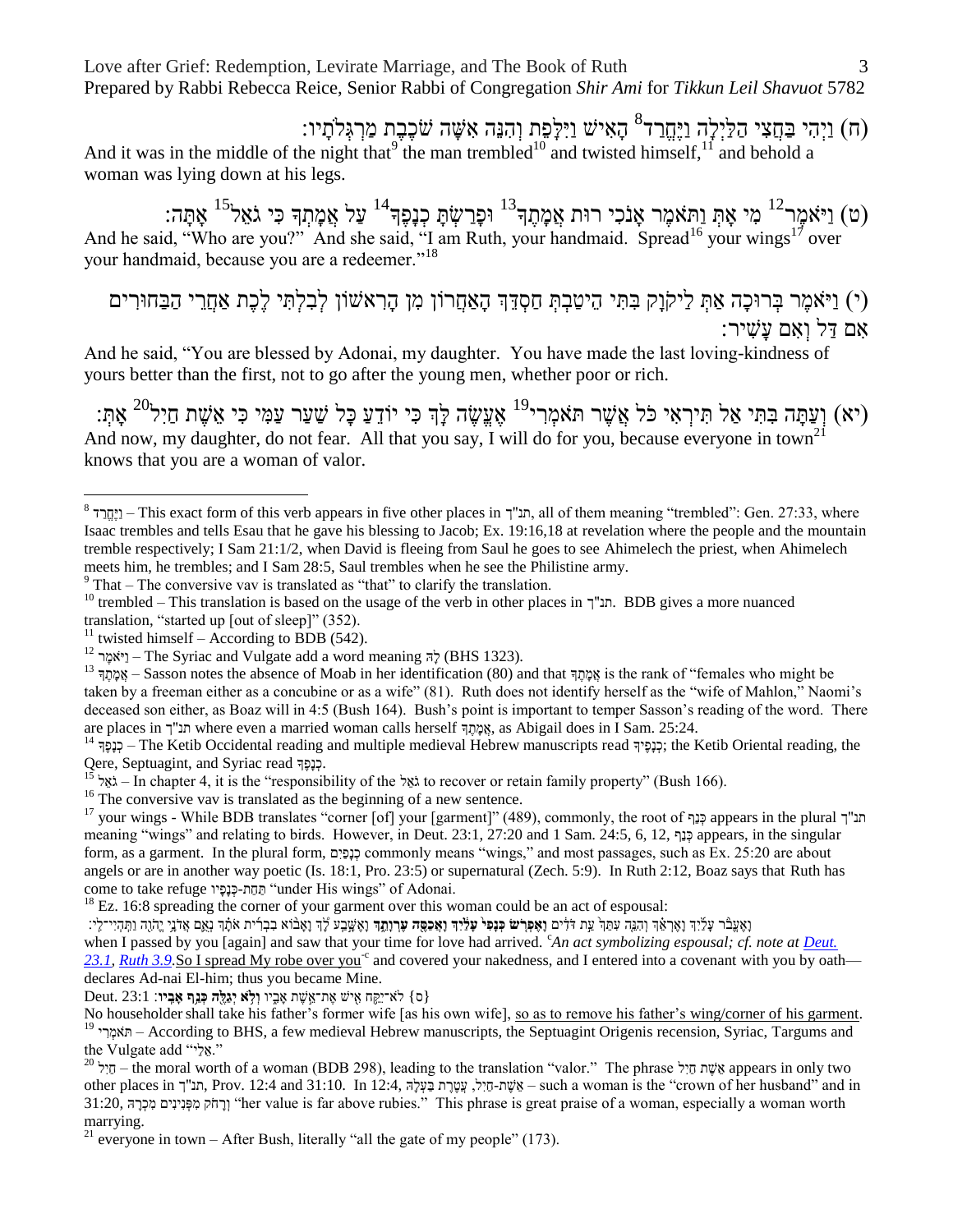Love after Grief: Redemption, Levirate Marriage, and The Book of Ruth 4 Prepared by Rabbi Rebecca Reice, Senior Rabbi of Congregation *Shir Ami* for *Tikkun Leil Shavuot* 5782

:יֵּשׁ גֹּאֵל קָרוֹב מִמֶּנִּי) (יִב) וְעַתָּה כִּי אָמְנָם כִּי <אם $^{22}$  גֹּאֵל אֲנֹכִי וְגַם $^{22}$ And now, it is true that I am a redeemer, but there is also a redeemer closer than I.

יג) לִינִי הַלַּיְלָה וְהָיָה בַבֹּקֶר אִם יִגְאָלֵךְ טוֹב יִגְאָל וְאִם<sup>24</sup> לֹא יַחְפֹּץ לְגָאֲלֵךְ וּגְאַלְתִּיךְ<sup>25</sup> אָנֹכִי חַי יְקֹוַק שִׁכְבִי עַד הַבֹּקֶר:

Stay the night tonight and it will be in the morning, if he will redeem you, good may he redeem. But if he does not desire/want to redeem you, then I will redeem you, as Adonai lives.<sup>26</sup> Lay down until the morning."

(יד) נּתַּשְּפַב ≲מרגלחנ<sup>27</sup>>ִ פַרְגָּלִנְיִיַ נּדַ דְ הַבִּמָר נְתַמֶָם ≍בטרום<sup>28</sup>ָֹ בְדְּדָדָ 
$$
\leq^{27}
$$
אַזשָ אָת בְיצְהִדּ $^{29}$ הָגֶשִֶה $^{16}$  הַגִּרֶָן:

And she lay down at his legs until the morning, and she rose before a person could distinguish his fellow, and he said "Let it not be known that the woman came to the threshing floor." $32$ 

 $26$  as Adonai lives – After Bush on page 158; literally it reads, "life of Adonai."

 $\overline{a}$ 

<sup>&</sup>lt;sup>22</sup> אם - multiple medieval Hebrew manuscripts are as the Qere, which does not read this word. I have translated to English in this tradition, excluding this word as well.

<sup>&</sup>lt;sup>23</sup> וגם – The conversive vav is translated as "but" showing the problem raised in the second half of the verse.

<sup>&</sup>lt;sup>24</sup> וְאֵם - The conversive vav is translated as "but" showing the contrast between the first and second half of the verse.

<sup>&</sup>lt;sup>25</sup> וּגאַלְתִּיךְ <sup>25</sup> – The conversive vav is translated as "then" showing the result at the end of the verse.

<sup>&</sup>lt;sup>27</sup> מרגלתו – According to BHS, multiple medieval manuscripts as the Qere, reading מִרְגְּלוֹתָיוּ.

<sup>&</sup>lt;sup>28</sup> בטרום – According to BHS, the Ketib reads בְּטָרוֹם, while multiple medieval manuscripts follow the Qere, reading

<sup>&</sup>lt;sup>29</sup> ראמר - According to BHS, the Septuagint and Vulgate add "Boaz," clarifying that Boaz is the speaker. The Syriac reads .וַתֹּאמֶ ר

בָאָה - According to BHS, the Syriac reads - בָאָה.

 $\frac{31}{2}$ הָאִשָּׁה – According to BHS, this word is absent in the Syriac, while the Septuagint reads only "הָאָשָּׁה."

<sup>&</sup>lt;sup>32</sup> Verse 14 - The Syriac reads the verse: "And she lay down at his legs until the morning and she rose before a person could distinguish his fellow and she said 'Let it not be known that I, a woman, came to the threshing floor.'" This reading eases the difficulty of a female actor and a male speaker.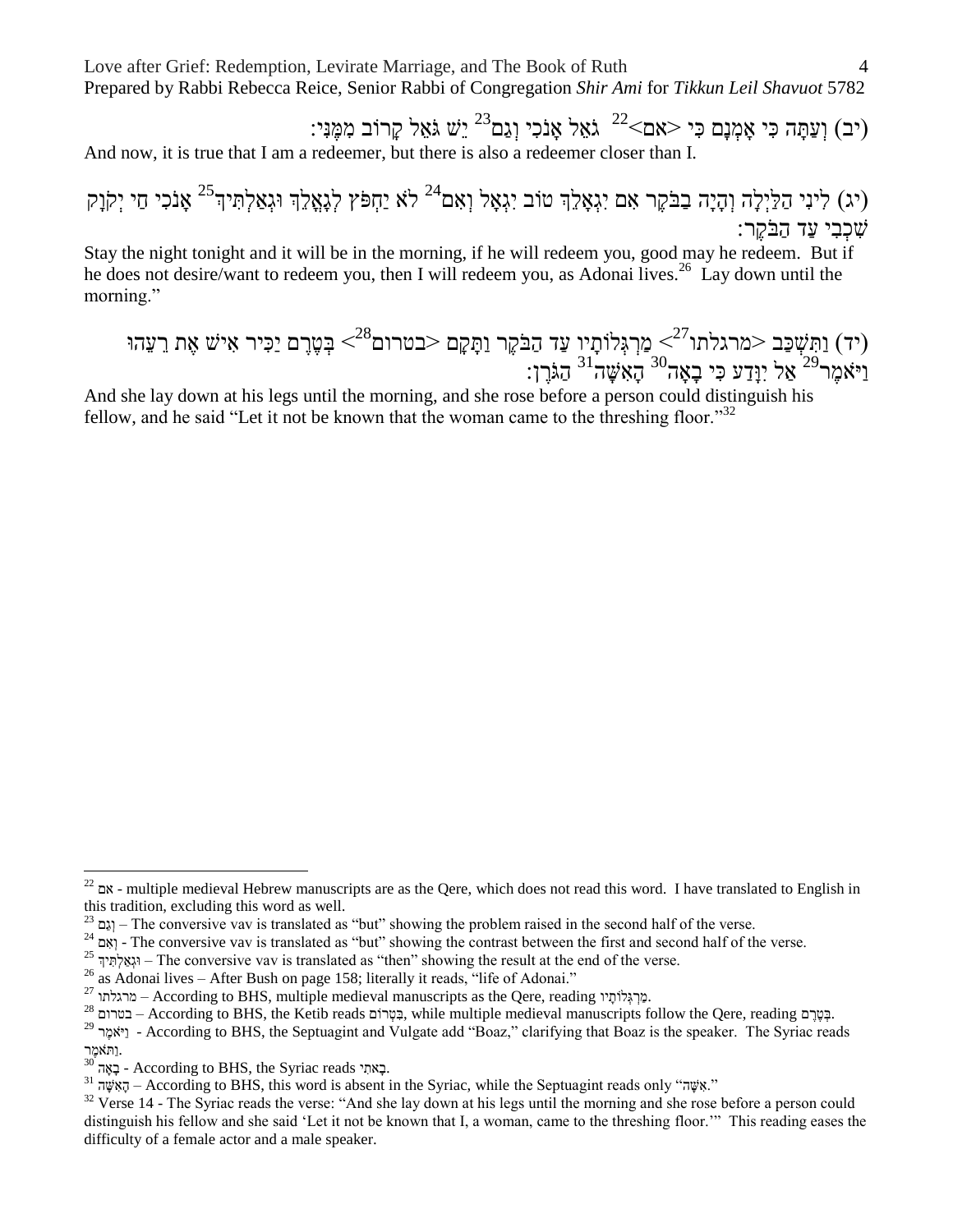#### **The ritual of** *halitzah* **is discussed in Deuteronomy 25:5-10 as follows (from Sefaria.com):**

כּי־ישׁבּוּ אחים יחדו וּמֹת אחד מהם וּבן אין־לֹוֹ לא־תהיה אשת־המת החוצה לאיש זר יבמה יבא עליה וּלקחה לוֹ לאשה ויבּמה:

5. When brothers dwell together and one of them dies and leaves no offspring, shall not become that of another party, outside the family. Her husband's brother shall unite with her: he shall take her as his wife and perform the levir's duty.

וְהָיָּה הַבְּכוֹר אֲשֵׁר תֵּלֵּ֣ד יַקְּוִּם עַל־ּשֵׁם אֶחָיו הַמֵּ֑ת וְלֹּא־יִמֶּחֵ֣ה שִׁמְּוֹ מִיִּשְׂרַאֵל:

- 6. The first child that she bears shall be accounted to the dead brother, that his name may not be blotted out in Israel.
- וְאָם־לָא יַחָפֹּץ הָאִישׁ לַקְחַת אֶת־יִבְמְתָּוֹ וְעַלְתַהْ יִבְמְתּוֹ הַשָּׁעָרָה אֱל־הַזְקֵנִים וְאֲמְרַה מָאֱן יִבָמִי לְהָקִים לְאֲחָיו שֶׁם בְּיִשְׂרַאֵּל לְא אָבָה
- יָבְמֶי: 7. But if that party does not want to take his brother's widow [to wife], his brother's widow shall appear before the elders in the gate and declare, "My husband's brother refuses to establish a name in Israel for his brother; he will not perform the duty of a levir."
- וַקְרָאוּ־לִוֹ זִקְנֵי־עִירִו וְדָבְרִוּ אֱלֵיו וְעָמַד וְאָמַ֫ר לְא חַפַּצְתִּי לִקְחָתַּה: 8. The elders of his town shall then summon him and talk to him. If he insists, saying, "I do not want to take her,"

וְנְגִּשָּׁה יִבְמְתָּוֹ אֶלַיוֹ לְעֵינֵי הַזְקֵנִים וְחַלְצַה נַעֲלוֹ מֲעַל רַגְלֹוֹ וַיַרְקָה בְּפַנֵיו וְעֲנְתַה וְאֲמְרָה כֵכַה יֵעֲשֶׂה לָאִישׁ אֲשֶׁר לֹא־יִבְנֵה אֶת־בֵּית

אָחֵיו:

- 9. his brother's widow shall go up to him in the presence of the elders, pull the sandal off his foot, spit in his face, and make this declaration: Thus shall be done to the man who will not build up his brother's house!
- $\}$ וַנְקְרָא שָׁמֹו בְּיִשָׂרַאֱל בֵּית חֲלְוּץ הַנַּעֲל׃ } ס 10. And he shall go in Israel by the name of "the family of the unsandaled one."

### **Resources**

BibleWorks for Windows, Version 6. Norfolk, VA: BibleWorks, LLC, 2003.

Brown, Francis, S. Driver, and C. Briggs. *Brown-Driver-Briggs Hebrew and English Lexicon*. Peabody, Massachusetts: Hendrickson Publishers, 1996.

Bush, Frederic W. *Ruth and Esther: Volume 9. Word Biblical Commentary*. Dallas: Word Books, 1996.

Campbell, Edward F. Jr. *Ruth. The Anchor Bible*. New York: Doubleday & Company, Inc., 1975.

Elliger, K. & Rudolph, W., ed. *Biblia Hebraica Stuttgartensia*. Stuttgart: Deutsche Bibelgesellschaft, 1977.

Even-Shoshan, Abraham. *A New Concordance of the Bible. .חדש מלון* Yerushalayim: Kiryat Sefer, 1984.

- Fewell, Danna and Gunn, David M. "'A Son is Born to Naomi!': Literary Allusions and Interpretation in the Book of Ruth," *Journal for the Study of the Old Testament.* 40 (1989) 99-108.
- Fewell, Danna and Gunn, David M. "Boaz, Pillar of Society," *Journal for the Study of the Old Testament.* 45 (1989) 45-59.